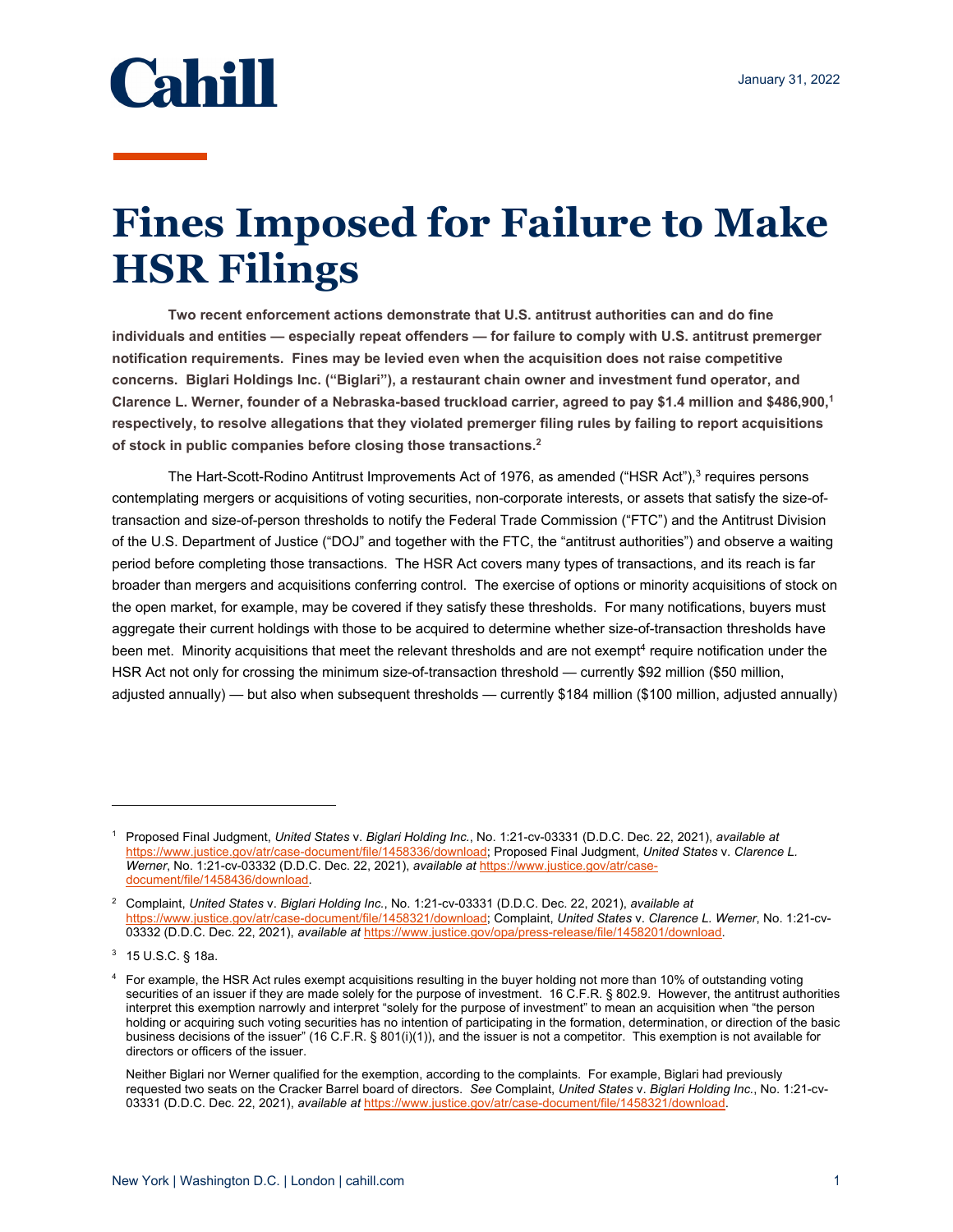and \$919.9 million (\$500 million, adjusted annually)<sup>5</sup> — are crossed.<sup>6</sup> These values will increase to \$101 million, \$202 million, and \$1.0098 billion, respectively, effective February 23, 2022.<sup>7</sup>

## **I. Biglari Fine**

The antitrust authorities alleged in the Biglari complaint that, in March 2020, two entities controlled by Biglari acquired 55,141 Cracker Barrel Old Country Store, Inc. ("Cracker Barrel") voting securities. When aggregated with the Cracker Barrel voting securities Biglari already held (2,000,000, valued at approximately \$155.1 million), Biglari's holdings of Cracker Barrel equaled approximately \$159.4 million and exceeded the minimum threshold, then \$94 million. Biglari would have been required to file under the HSR Act for acquisitions of additional voting securities from Cracker Barrel most likely because more than five years passed from the date of its previous HSR notification. Biglari admitted that it had not sought advice from HSR counsel prior to the transaction, $8$  even though Biglari had already been fined \$850,000 in September 2012 for failure to comply with premerger reporting laws.<sup>9</sup> The antitrust authorities emphasized that Biglari had "committed to seeking advice from HSR counsel prior to making future acquisitions of any issuer's voting securities" that could result in its holdings crossing the HSR thresholds.<sup>10</sup>

## **II. Werner Fine**

The antitrust authorities alleged in the Werner complaint that Mr. Werner made several acquisitions of Werner Enterprises, Inc. ("Werner Inc.") voting securities — from May 2007 through February 2020 — in violation of the HSR Act. On more than five occasions during this timeframe, Werner made acquisitions of voting securities that exceeded the \$100 million, as adjusted threshold.11 Werner made these acquisitions through exercising options, the vesting of restricted stock, and open market purchases. Additionally, Werner made two of these acquisitions in February 2020 after his counsel had already informed the FTC that Werner would likely need to make multiple postconsummation filings.12

8 Complaint, *United States* v. *Biglari Holding Inc.*, No. 1:21-cv-03331 (D.D.C. Dec. 22, 2021), *available at*  https://www.justice.gov/atr/case-document/file/1458321/download.

<sup>12</sup> *Id.*



<sup>5</sup> Acquirers of minority voting securities may also need to make a notification pursuant to the HSR Act for acquiring more than 25% of the voting securities of an issuer, if the value of voting securities to be held is greater than \$1 billion, as adjusted — currently \$1.8398 billion and to be \$2.0196 billion effective Feb. 23, 2022.

<sup>6</sup> *Revised Jurisdictional Thresholds for Section 7A of the Clayton Act*, 86 Fed. Reg. 7870 (Feb. 2, 2021), *available at* https://www.govinfo.gov/content/pkg/FR-2021-02-02/pdf/2021-02110.pdf.

<sup>7</sup> *Revised Jurisdictional Thresholds for Section 7A of the Clayton Act*, 87 Fed. Reg. 3541 (Jan. 24, 2022), *available at* https://www.govinfo.gov/content/pkg/FR-2022-01-24/pdf/2022-01214.pdf.

<sup>9</sup> Press Release, *Biglari Holdings, Inc., to Pay \$850,000 Penalty to Resolve FTC Allegations That it Violated U.S. Premerger Notification Requirements*, Federal Trade Commission (Sept. 25, 2012), *available at* https://www.ftc.gov/news-events/pressreleases/2012/09/biglari-holdings-inc-pay-850000-penalty-resolve-ftc-allegations?utm\_source=govdelivery.

<sup>10</sup> Complaint, *United States* v. *Biglari Holding Inc.*, No. 1:21-cv-03331 (D.D.C. Dec. 22, 2021), *available at*  https://www.justice.gov/atr/case-document/file/1458321/download.

<sup>11</sup> Complaint, *United States* v. *Clarence L. Werner*, No. 1:21-cv-03332 (D.D.C. Dec. 22, 2021), *available at*  https://www.justice.gov/opa/press-release/file/1458201/download. On five occasions from 2007 to 2020, Werner acquired Werner Inc. voting securities — through open market purchases or the vesting of awards — that crossed HSR thresholds without making HSR filings.